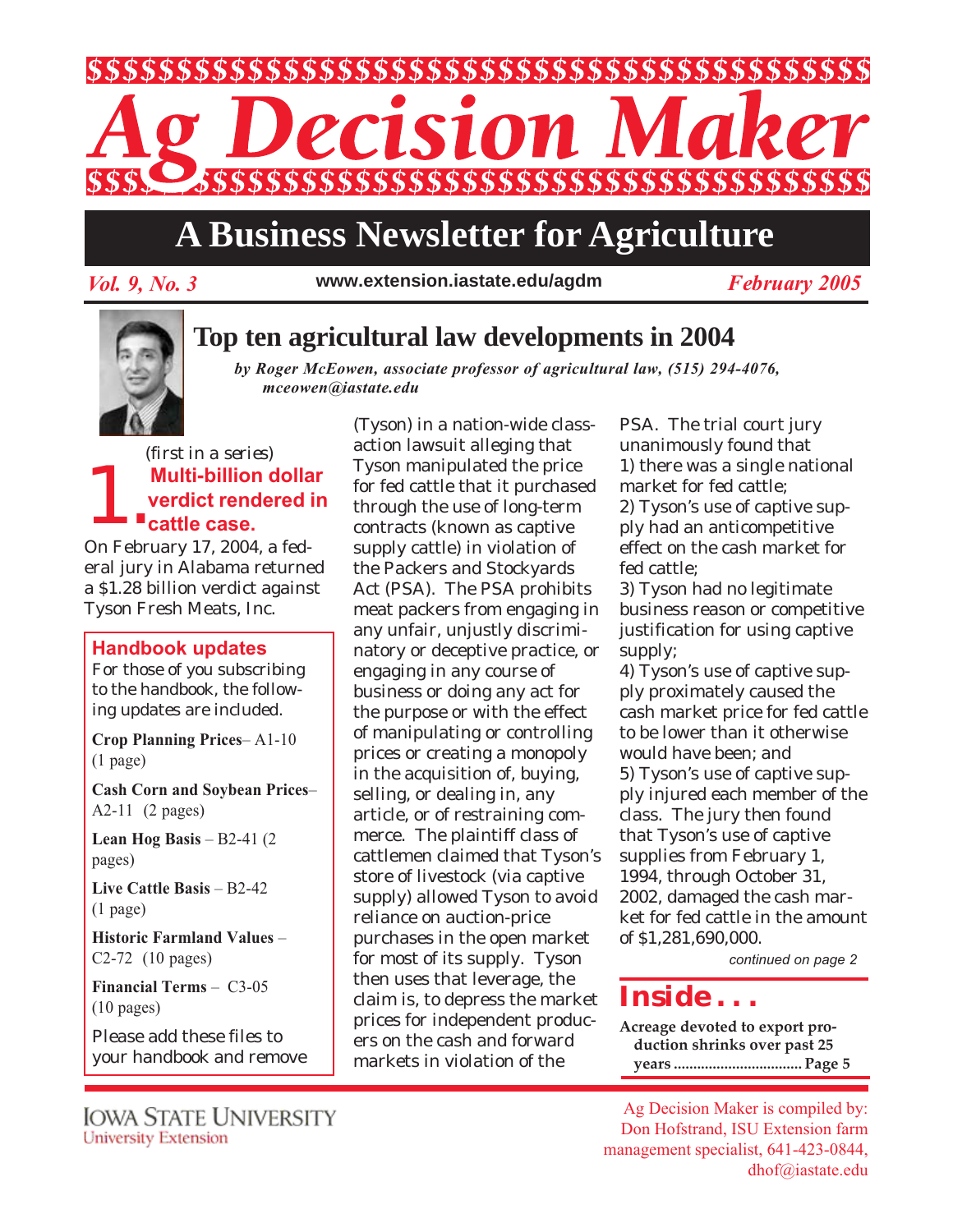## g Decision I

*Top ten agricultural developments in 2004, continued from page 1*

In March, Tyson filed a motion for Judgment as a Matter of Law or for a New Trial, and on April 23, the trial court judge granted Tyson's motion, thereby invalidating the jury verdict. While the trial court judge did not disturb any of the jury's findings, particularly the finding that Tyson's use of captive supply cattle manipulated the cash market price for fed cattle, the judge ruled that Tyson was entitled to use captive supplies to "meet competition" and assure themselves of a reliable supply of cattle. The cattlemen appealed.

On December 17, oral arguments in the case were heard by the United States Court of Appeals for the Eleventh Circuit. During oral arguments, Tyson's counsel admitted that if the PSA prohibits the use of captive supplies, then the "meeting competition" defense was inapplicable. Tyson's counsel was also questioned as to Tyson's claim that the company could not control when captive cattle were delivered, but yet maintained that the use of captive supplies was necessary to achieve a consistent supply of cattle. Tyson's counsel also admitted that the jury was free to believe the cattlemen's expert economist and disbelieve Tyson's expert. In the end, however, the primary appellate issue is the appropriate legal standard for evaluating a claim of price manipulation under the PSA. The trial court judge adopted a Sherman Act "rule of reason" standard, thereby allowing Tyson to defend its actions by showing a legitimate business justification for using captive supplies (such as the assuring a reliable supply of cattle). The question is whether the Sherman Act's rule of reason is applicable under the PSA. An opinion is expected in 2005 by the appellate court. *Pickett. v. Tyson Fresh Meats, Inc.,* 315 F. Supp. 2d 1172 (M.D. Ala. 2004).

#### **2. Developments in GMO patent infringement cases.**

The patenting of seed technology has led to cases in which farmers have been sued for misappropriation of the technology. Generally, courts have held that the process by which the patented seed arrives on a farmer's land (whether by pollen drift or from passing grain

trucks, for example) is irrelevant. But two cases decided in 2004 may indicate that the courts are re-evaluating the legal issues associated with the drift of genetically modified seed technology. On May 21, the Canadian Supreme Court rendered its opinion in *Monsanto Canada, Inc. v. Schmeiser.* Monsanto sued a Canadian canola farmer for the "theft" of the company's Roundup Ready canola technology when the traits showed up in Schmeiser's fields.

Schmeiser did not have a license to grow Roundup Ready canola, and claimed that the GMO canola was present in his fields either by cross-pollination from neighboring fields, blowing from passing grain trucks, or both. Schmeiser saved some of the resulting GMO canola and replanted it. While the Court ruled that plants are not patentable (in accordance with an earlier opinion of the Court holding that "higher life forms" are not patentable), the Court held that Monsanto's patent applied to the genes and cells of the plants and was, therefore, valid. The dissent (the opinion was 5-4) would have held that the cultivation of plants containing the patented gene and cell did not constitute infringement, and that to conclude otherwise would confer patent protection on the resulting plants – an unpatentable higher life form. Consequently, Schmeiser was found to have infringed the patent. However, the Court held that Monsanto was not entitled to damages because Schmeiser earned no profit from the technology – he never sprayed his crop with Roundup to reduce weeds. *Monsanto Canada, Inc. v. Schmeiser,* [2004] S.C.C. 34.

Earlier, in late April, the United States Court of Appeals for the Federal Circuit invalidated a patent on a self-reproducing antidepressant drug because previous clinical trials constituted a prior use that had placed the compound in the public domain. A concurring opinion reasoned that the patent was invalid not because of prior use of the subject matter, but because the subject matter was not patentable since it could reproduce itself in nature. The concurring judge compared the seeding and conversion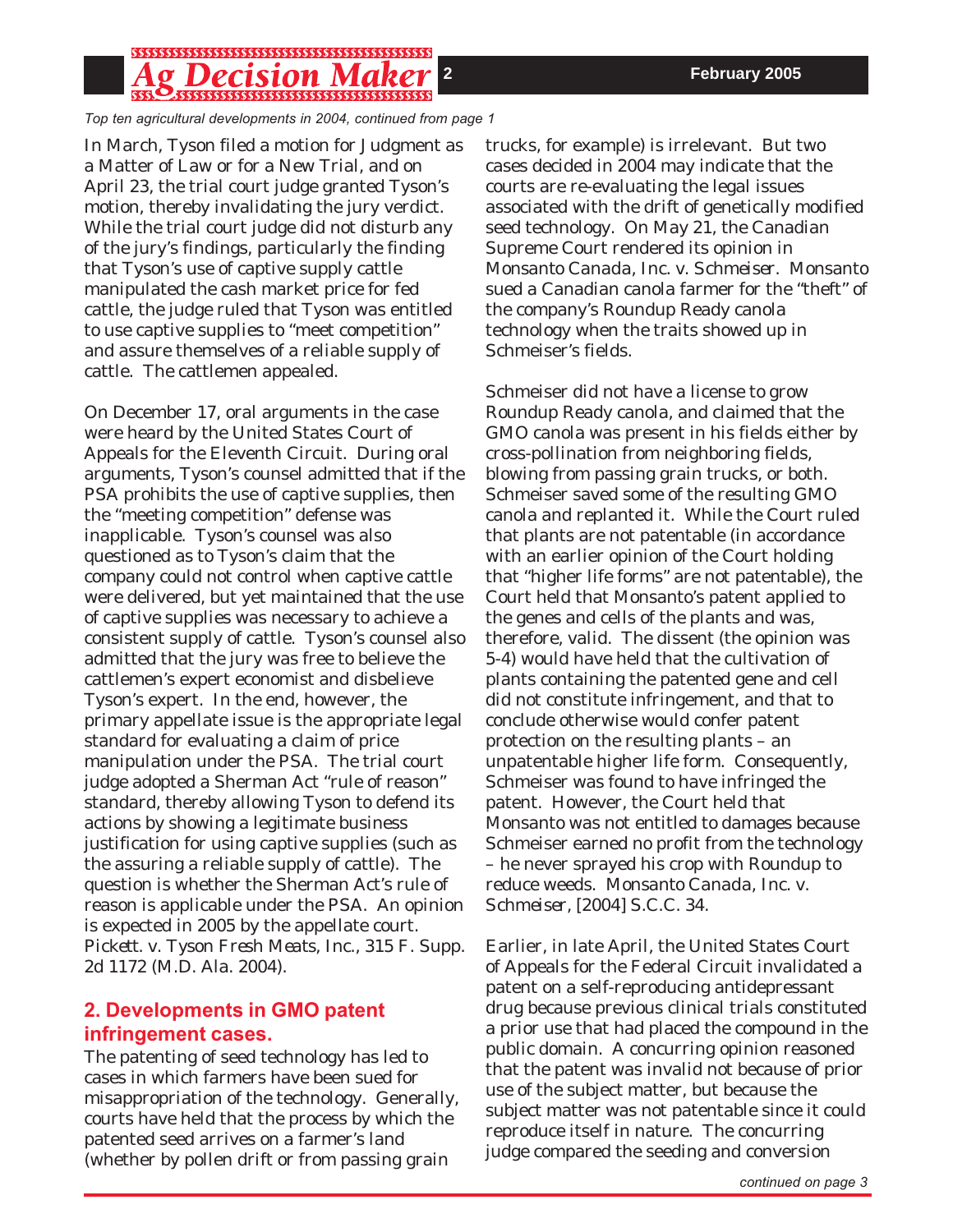#### *ecision |*

*Top ten agricultural developments in 2004, continued from page 2*

process of the compound at issue to the spread of patented, biotech seed traits via crosspollination, and concluded: "[T]he implication – that the patent owner would be entitled to collect royalties from every farmer whose cornfields contained even a few patented…stalks… - cannot possibly be correct." *Smithkline Beecham Corp. v. Apotex,* 365 F.3d 1306 (Fed. Cir. 2004).

While the Canadian Supreme Court opinion is not binding on U.S. courts, it will not go unnoticed. Likewise, the two cases provide a framework for the development of future cases and legislation supporting an equitable enforcement of patent laws respecting both the rights of patentees and the rights of innocent infringers.

### **3. WTO finds that U.S. cotton subsidies violate international trade rules.**

On April 26, an interim panel of the World Trade Organization (WTO) issued a report finding that U.S. cotton subsidies violate international trade agreements and price developing countries out of markets. The WTO Agreement on Agriculture (AoA) requires that domestic subsidies that encourage production are not to exceed 1992 per-country levels. In 1992, cotton payments totaled \$1.62 billion. However, cotton payments were pegged at \$2.3 billion in 1999, \$1.57 billion in 2000, and \$2.06 billion in 2001. As a result the panel concluded that decoupled payments to U.S. cotton farmers (pursuant to the 1996 Farm Bill and continuing under the 2002 Farm Bill) provide an incentive for overproduction and distort trade by pricing developing nations' goods out of markets. The challenge was brought primarily by Brazilian cotton farmers, who also pointed out that the U.S. share of the global cotton market had increased during the same time frame. Challenged are direct payments to U.S. cotton farmers, as well as payments made under emergency supplemental appropriation bills. Involved are producer flexibility payments, market loss assistance payments and countercyclical payments.

The U.S. claims that direct payments are decoupled and are not trade distorting because they are not linked to current production and are, therefore, not "subsidies." Thus, the U.S. position is that direct payments to cotton producers should not be counted when compared to the 1992 levels because the payments are not encouraging production for the year in which the payments are made. However, from 1998 though 2001, U.S. cotton production increased almost 50 percent, and the U.S. share of world cotton exports increased from 24 percent in 1996 to 37 percent in 2001 (anticipated to be 42 percent in 2004). In 2002, cotton was exported from the U.S. at 61 percent below the cost of production. Under the Agreement on Subsidies and Countervailing Measures, agricultural subsidies are deemed to be harmful to international trade if the subsidizing member increases its share of the world market when compared to its average share over the prior 3-year period.

The interim panel's ruling was later affirmed by a panel of trade experts. On October 18, the U.S. formally appealed the ruling to the appeals body of the WTO. The appeals body has until Jan. 18, 2005, to produce a final ruling in the matter.

The WTO ruling provides an opportunity for the U.S. Congress to debate seriously the future of agricultural policy. The core issue is whether the policy that emerges will support independent family farmers or continue the subsidization of multinational agribusiness cartels in world markets. In theory, the WTO dispute could lead to a dramatic reduction in U.S. agricultural subsidies.

### **4. Rabobank's attempted takeover of a Farm Credit System lender**.

On July 30, Rabobank, a Dutch banking conglomerate that is the fifteenth largest banking institution in the world, announced that it had agreed to purchase Farm Credit Services of America (FCSAmerica) for \$600 million – at the time FCSAmerica represented